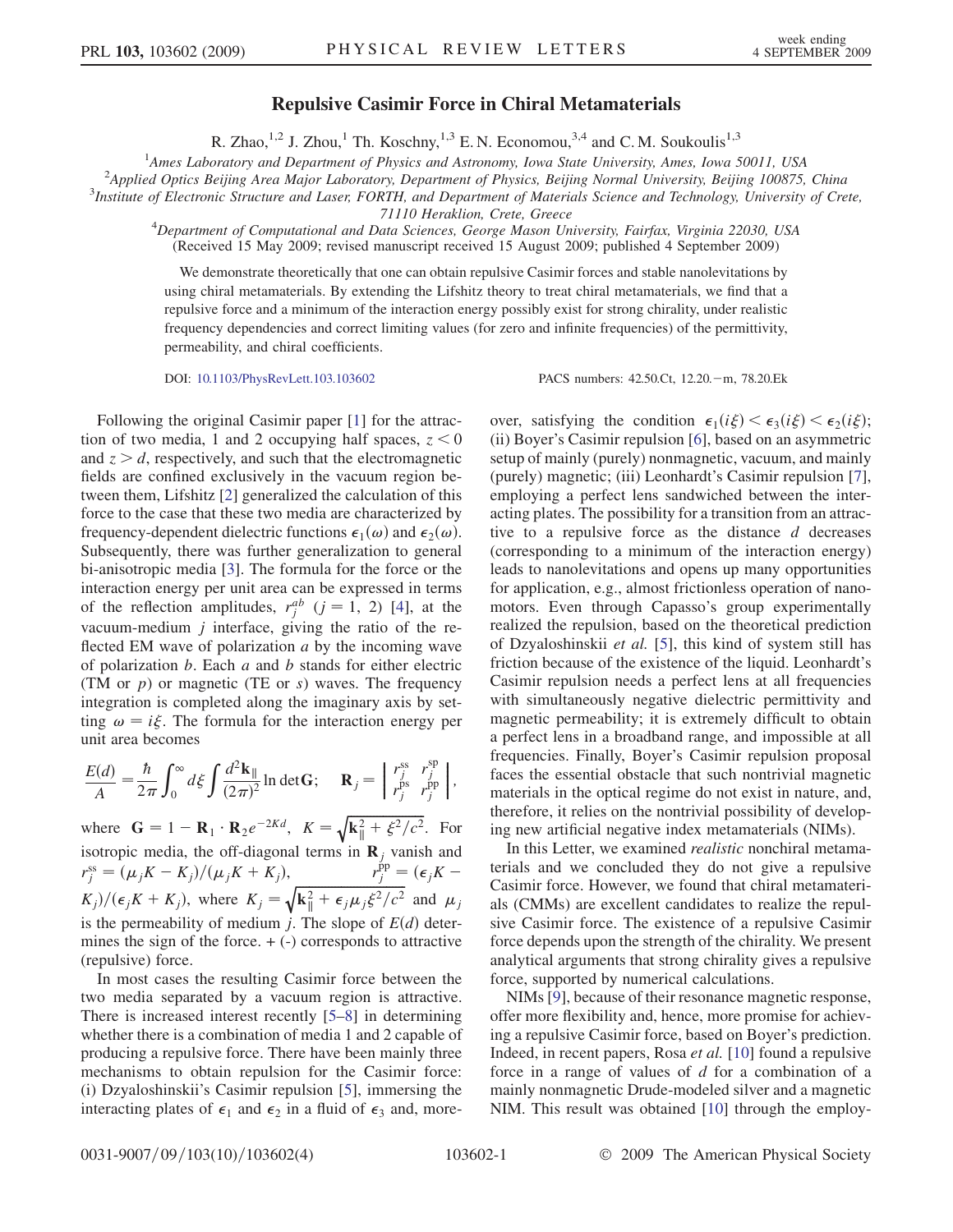ment of a Lorentz-type of magnetic permeability of the form  $\mu(\omega) = 1 - \Omega^2/(\omega^2 - \omega_m^2 + i\gamma \omega)$ . This form provides the opportunity to use an  $\Omega$  large enough as to satisfy the condition  $\mu(i\xi) > \epsilon(i\xi)$  and obtain thus Boyer's Casimir repulsion. For the reasons stated below we consider a Lorentz-type frequency dependence of  $\mu(\omega)$  unphysical. Instead, we employed the following realistic expression for  $\mu(\omega)$ :

<span id="page-1-0"></span>
$$
\mu(\omega) = 1 + \alpha - \frac{A\omega^2}{\omega^2 - \omega_m^2 + i\gamma_m\omega},
$$
 (1)

where  $|\alpha|$  is usually much smaller than 1 and  $A = \alpha$  in order to satisfy the physical requirement that  $\mu(\omega) \rightarrow 1$  as  $\omega \rightarrow \infty$ . It must be stressed that the realistic expression ([1\)](#page-1-0), although almost identical to the Lorentz form for  $\omega$  around the resonant value  $\omega_m$ , produces radically different results than the Lorentz one as far as the Casimir attraction is concerned. As the authors of Ref. [\[10\]](#page-3-9) have found out (and we have confirmed), expression [\(1](#page-1-0)) (with  $\alpha = 0$  and  $A \neq 0$ 0) combined with the form of Eq. ([2](#page-1-1)) below for  $\epsilon(\omega)$  does not produce repulsion. This is also true for the realistic case of  $\alpha = A$ .

The  $\omega^2$  dependence of the numerator of the resonance term follows from the equivalent circuit approach [\[11\]](#page-3-10) and from the Maxwell's equations in the low frequency regime as stated in Ref. [\[10\]](#page-3-9). It is confirmed by the retrieval procedure in actual SRR based and fishnet metamaterials. Of course, it is possible to have more than one resonance term in Eq. ([1](#page-1-0)), but their coefficients must satisfy the relation  $\alpha - \sum_i A_i = 0$  to obtain the correct limiting value of  $\mu(\infty) = 1$ . Besides cases having  $\alpha = A$ , we also examine the case  $\alpha = 0$  and  $A \neq 0$  (which produces the incorrect limiting behavior,  $\mu(\omega) = 1 - A$  as  $\omega \to \infty$ ). The reason for this unphysical choice is to determine the role of the  $\omega = \infty$  value of  $\mu(\omega)$ . The most general form of the frequency dependence of the dielectric function is the sum of the Drude term and several Lorentz-type resonance terms. If only one resonance term is kept, we have

<span id="page-1-1"></span>
$$
\epsilon(\omega) = 1 - \frac{\omega_{\text{pl}}^2}{\omega^2 + i\gamma_{\text{pl}}\omega} - \frac{\omega_e^2}{\omega^2 - \omega_R^2 + i\gamma_R\omega}.
$$
 (2)

We have calculated the Casimir force using for material 1 and material 2,  $\epsilon_1$ ,  $\mu_1$  and  $\epsilon_2$ ,  $\mu_2$ , as in Eqs. [\(1](#page-1-0)) and [\(2\)](#page-1-1) with several values of A,  $\omega_m$ ,  $\omega_{\text{pl}}^2$ ,  $\omega_e^2$  (including  $\omega_{\text{pl}}^2 = 0$ ,  $\omega_e^2 \neq 0$ , and  $\omega_{\text{pl}}^2 \neq 0$ ,  $\omega_e^2 = 0$ ). Among these values, we included realistic values as they were obtained by our retrieval approach in various fabricated and/or simulated NIMs. The Casimir force turned out to be attractive in all cases we calculated. See the triangle and diamond curves in Fig. [1.](#page-1-2)

Recently, a lot of experimental work on CMMs fabricated by planar technologies have been published [[12](#page-3-11)]. For such artificial materials, the constitutive equations have the form  $\mathbf{D} = \epsilon_0 \epsilon \mathbf{E} + i\kappa \mathbf{H}/c_0$  and  $\mathbf{B} = -i\kappa \mathbf{E}/c_0 + \mu_0 \mu \mathbf{H}$ , where  $\epsilon_0$ ,  $\mu_0$ , and  $c_0$  are the permittivity, permeability, and

<span id="page-1-2"></span>

FIG. 1 (color online). Casimir interaction energy per unit area  $E/A$  (in units of  $hck_0^3$ ) versus  $k_0d$ ;  $k_0 = \omega_R/c$ . The triangle curve corresponds to  $\alpha = A = 0.001$ ,  $\kappa = 0$  (no chirality),  $\omega_m = \omega_R$ ,  $\omega_{\text{pl}} = 0$ ,  $\omega_e = \omega_R$  for material 1, while  $\alpha = A = 0$ ,  $\omega_{\text{pl}} = 10 \omega_R$ ,  $\omega_e = 0$  for material 2. The diamond curve is the case with  $\alpha = A = 0.001$ ,  $\kappa = 0$ ,  $\omega_m = \omega_R$ ,  $\omega_{\text{nl}} =$ 0,  $\omega_e = \omega_R$ . The squares curve is the case with  $\alpha = A = 0.001$ ,  $\omega_{\kappa 1} = \omega_{\kappa 2} = 0.6 \omega_R$ ,  $\omega_m = \omega_{\kappa R} = \omega_R$ ,  $\omega_{\text{pl}} = 0$ ,  $\omega_e = \omega_R$ . Finally, the circle curve shows repulsion for  $k_0d < 0.0586$  and a stable equilibrium point at  $k_0d = 0.0586$ ; the parameters are the same as for the square curve except for  $\omega_{\kappa1} = \omega_{\kappa2} = 0.7 \omega_R$ . All the  $\gamma$ 's equal  $0.05\omega_R$  except  $\gamma_{pl} = 0.05\omega_{pl}$ .

speed of light in vacuum. For the CMMs, the coefficient  $\kappa$ obeys  $\kappa(\omega) = \omega_{\kappa}\omega/(\omega^2 - \omega_{\kappa R}^2 + i\gamma_{\kappa}\omega)$  [\[13\]](#page-3-12), which is the same as the Condon model for homogeneous chiral molecular media [\[14\]](#page-3-13).

For such CMMs, assuming the electromagnetic wave is from vacuum to CMMs, the reflection elements, evaluated at purely imaginary frequencies, can be expressed explic-itly [\[15\]](#page-3-14). The diagonal terms are  $r_j = [\pm \Gamma](\chi_+ + \chi_-) (\chi_{+}\chi_{-}-1)/\Delta$  for s and p respectively, and  $r_j^{\text{sp}}=$  $-r_j^{\text{ps}} = i(\chi_+ - \chi_-)/\Delta$ ; where  $\Delta = \Gamma_+(\chi_+ + \chi_-) + \frac{1}{2}$  $(\chi_+\chi_-+1), \chi_\pm = \sqrt{k_\parallel^2 + n_\pm^2 \xi^2/c^2}/n_\pm K, \Gamma_\pm = (\eta_0^2 \pm \eta_0^2)$  $\langle \eta_j^2 \rangle / 2 \eta_0 \eta_j$ ,  $n_{\pm} = \sqrt{\epsilon_j \mu_j} \pm \kappa_j$ ,  $\eta_0 = \sqrt{\mu_0 / \epsilon_0}$ ,  $\eta_j =$  $\sqrt{\mu_0\mu_j/\epsilon_0\epsilon_j}$ .  $\epsilon_j$ ,  $\mu_j$ , and  $\kappa_j$ , the chirality coefficient of the plate j, are evaluated at purely imaginary frequencies. Although  $n_{\pm}$  are complex, the reflection elements, r's, are still purely real because  $\chi_{+} = \chi_{-}^{*}$ . (Notice that the constitutive relations used in Lakhtakia's work in Ref. [[15](#page-3-14)] are different from ours; however, they can be brought to the same form; then their  $\epsilon$ ,  $\mu$ , and  $\beta$  can be related to our  $\epsilon$ ,  $\mu$ , and  $\kappa$ .)

Here, we consider first a special setup with two identical CMM plates with the following parameters:  $\epsilon_{1,2} = \epsilon$ ,  $\mu_{1,2} = \mu$ , and  $\kappa_{1,2} = \kappa$ . We suspect that the chirality coefficient,  $\kappa$ , may provide sufficient new freedom to drive the force to negative values (i.e., repulsive) at least for some range of values of d. From  $E(d)$  it follows [[10](#page-3-9)] that a negative value of the Casimir force is favored by making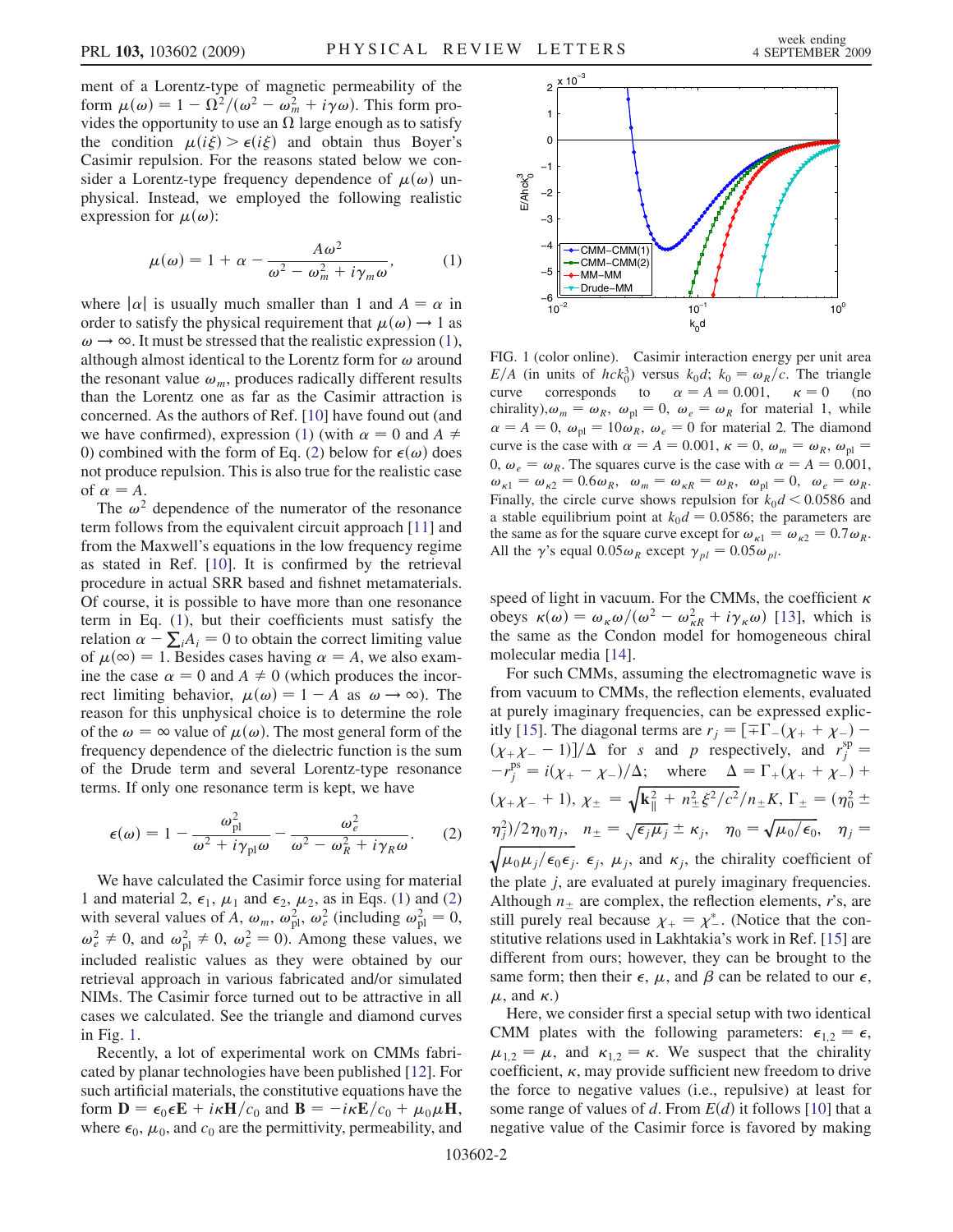the quantity  $I = \text{Tr}[\mathbf{G}^{-1}(1 - \mathbf{G})]$  as negative as possible over as broad a range as possible of the parameters and the integration variables. The quantity  $I$ , has the same sign as the quantity  $J$ :

$$
J = \frac{(r_{ss}^2 + r_{pp}^2 - 2r_{sp}^2)e^{-2Kd} - 2(r_{sp}^2 + r_{ss}r_{pp})^2e^{-4Kd}}{1 - (r_{ss}^2 + r_{pp}^2 - 2r_{sp}^2)e^{-2Kd} + (r_{sp}^2 + r_{ss}r_{pp})^2e^{-4Kd}}.
$$

Because  $r_{sp}$  is purely real as shown previously, it is clear from J that the chirality by introducing the off-diagonal quantity  $r_{sp}$  provides the possibility, for large enough  $r_{sp}$ , to make the numerator  $J$  negative, while keeping the denominator positive. Thus, the chirality, if strong enough, is expected to lead to a repulsive Casimir force. This expectation is confirmed by the numerical evaluation of the interaction energy per unit area as shown in Fig. [1](#page-1-2). Indeed, for a large enough chirality parameter,  $\omega_{\kappa 1}$  =  $\omega_{\kappa2} = 0.7 \omega_R$ , we have a very interesting situation of an attractive force in the range  $d > d_0$  (where in the present case  $d_0 = 0.0586c/\omega_R$ ) and a repulsive case for  $d < d_0$ . Thus, a stable equilibrium distance emerges,  $d = d_0$ , reminiscent of the bond length in a diatomic molecule. There is a critical value of  $\omega_{\kappa}$ ,  $\omega_{\kappa} = \omega_{\kappa}^c$ , such that for  $\omega_{\kappa} < \omega_{\kappa}^c$ there is no repulsive regime for any value of  $d$ , while for  $\omega_{\kappa} > \omega_{\kappa}^c$ , there is a distance  $d_0$ , a function of  $\omega_{\kappa}$ ,  $d_0(\omega_{\kappa})$ , such for  $d < d_0(\omega_{\kappa})$  the force is repulsive. For the numerical values used in our present case, the critical value of  $\omega_{\kappa}^c$ is equal to  $\omega_{\kappa}^c = 0.612 \omega_R$  for  $\alpha (= A) = 0$ . As shown in Fig. [2\(a\),](#page-2-0) the critical value  $\omega_{\kappa}^c$  is a function of the  $\alpha$  with its minimum value  $\omega_{\kappa}^{c} = 0.607$  obtained for  $\alpha \approx -0.09$ . Furthermore, the relation  $d_0$  versus  $\omega_{\kappa}$  (for  $\omega_{\kappa} > \omega_{\kappa}^c$ ) is an increasing almost linear function of  $\omega_{\kappa}$ , as shown in Fig. [2\(b\).](#page-2-0)

The question raised by the present novel approach to a possible repulsive Casimir force is whether real chiral metamaterials can be fabricated with  $\omega_{\kappa}$  larger than the critical one  $\omega_{\kappa}^c$ . Our own chiral metamaterial presented in Ref. [\[12\]](#page-3-11) has  $\omega_{\kappa} \simeq 0.3 \omega_{\kappa}^c$ . However, this metamaterial was designed and fabricated before the critical importance of chirality for stable Casimir nanolevitation was even suspected; thus, there is room for new designs to raise the



<span id="page-2-0"></span>FIG. 2 (color online). (a) The critical value of chirality  $\omega_{\kappa}^c$ versus  $\alpha (= A)$ , for two identical CMM plates. (b) The equilibrium distance  $k_0d_0$  versus  $\omega_{\kappa}$  for  $\alpha = A = 10^{-3}$ . For  $\omega_{\kappa} >$  $\omega_{\kappa}^c = 0.612 \omega_{R}$ , the value of the equilibrium distance  $k_0 d_0$ corresponds to the minimum of the energy as shown by the open circle curve in Fig. [1.](#page-1-2)

value of  $\omega_{\kappa}$  possibly above the critical value. We are currently working on this theme. We do not know whether or not general physical considerations restrict the size of the chirality factor  $\omega_{\kappa}$  and thus we cannot be sure whether the critical value of  $\omega_{\kappa}^{c}$  is reachable. Models based on a single loop (see the books of Lindell *et al.* [\[15\]](#page-3-14) and Serdyukov et al. [[16](#page-3-15)]) produce a relation between the electric,  $\alpha_{ee}$ , the magnetic,  $\alpha_{mm}$ , and the cross polarizabilities,  $\alpha_{em}$ ,  $\alpha_{me}: \alpha_{ee} \alpha_{mm} = \alpha_{em} \alpha_{me}$ . This relation, valid when  $\omega_m = \omega_R = \omega_{\kappa R}$ ,  $\gamma_m = \gamma_R = \gamma_{\kappa}$  and  $\omega_{\text{pl}} = \alpha$  $0, A \neq 0$ , shows that the critical value  $\omega_{\kappa}^{c}$  is almost reachable under the optimum condition  $A \to \omega_e^2/\omega_R^2$ .

In Fig. [3](#page-2-1) we present results for the energy per unit area  $E/A$  versus the dimensionless distance  $k_0d$  for chiral metamaterials with  $\mu(\omega)$  given by Eq. [\(1](#page-1-0)) with  $\alpha = 0$  and  $A =$ 0:2. We repeat here this choice violates the physical requirement of  $\mu(\omega) \rightarrow 1$  as  $\omega \rightarrow \infty$ . Nevertheless, we present these results here in order to show that unphysical frequency dependence of the response functions may produce the resulting behavior which is qualitatively different from that presented in Fig. [1](#page-1-2) in the sense that now two equilibrium points,  $d_1$  and  $d_2$  ( $d_1 < d_2$ ), may appear, the first is unstable equilibrium and the second is stable equilibrium. Furthermore, one cannot exclude the possibility that a more complicated  $\mu(\omega)$  satisfying the condition  $\mu(\infty) = 1$  and producing results as those in Fig. [3](#page-2-1) may exist. In spite of this unphysical behavior of  $\mu(\infty)$  $(\mu(\infty) = 0.8$  instead of  $\mu(\infty) = 1$ ), one expects to produce no repulsive force if regular metamaterials (with no chirality) are employed. The reason is that both of the interacting plates are mainly nonmagnetic with  $\mu(i\xi)$  <  $1 \leq \epsilon(i\xi)$  at all frequencies. For a not so large chirality  $[\omega_{\kappa} = 0.94$  (circles)], one can easily see from Fig. [3](#page-2-1) there is only an attractive Casimir force for all distances. However, as chirality increases,  $[\omega_{\kappa} = 0.96$  (squares)], the energy tries to develop a minimum, and the Casimir

<span id="page-2-1"></span>

FIG. 3 (color online). Casimir interaction energy per unit area E/A (in units of  $hc k_0^3$ ) versus  $k_0d$  of the two identical CMM plates configuration for different chiral strengths  $\omega_{\kappa}$ 's.  $\alpha = 0$ ,  $A = 0.2, \omega_{\text{pl}} = 0, \omega_m = \omega_{\kappa R} = \omega_R, \gamma_e = \gamma_m = \gamma_{\kappa} = 0.05 \omega_R,$  $\omega_e = \omega_R$ .